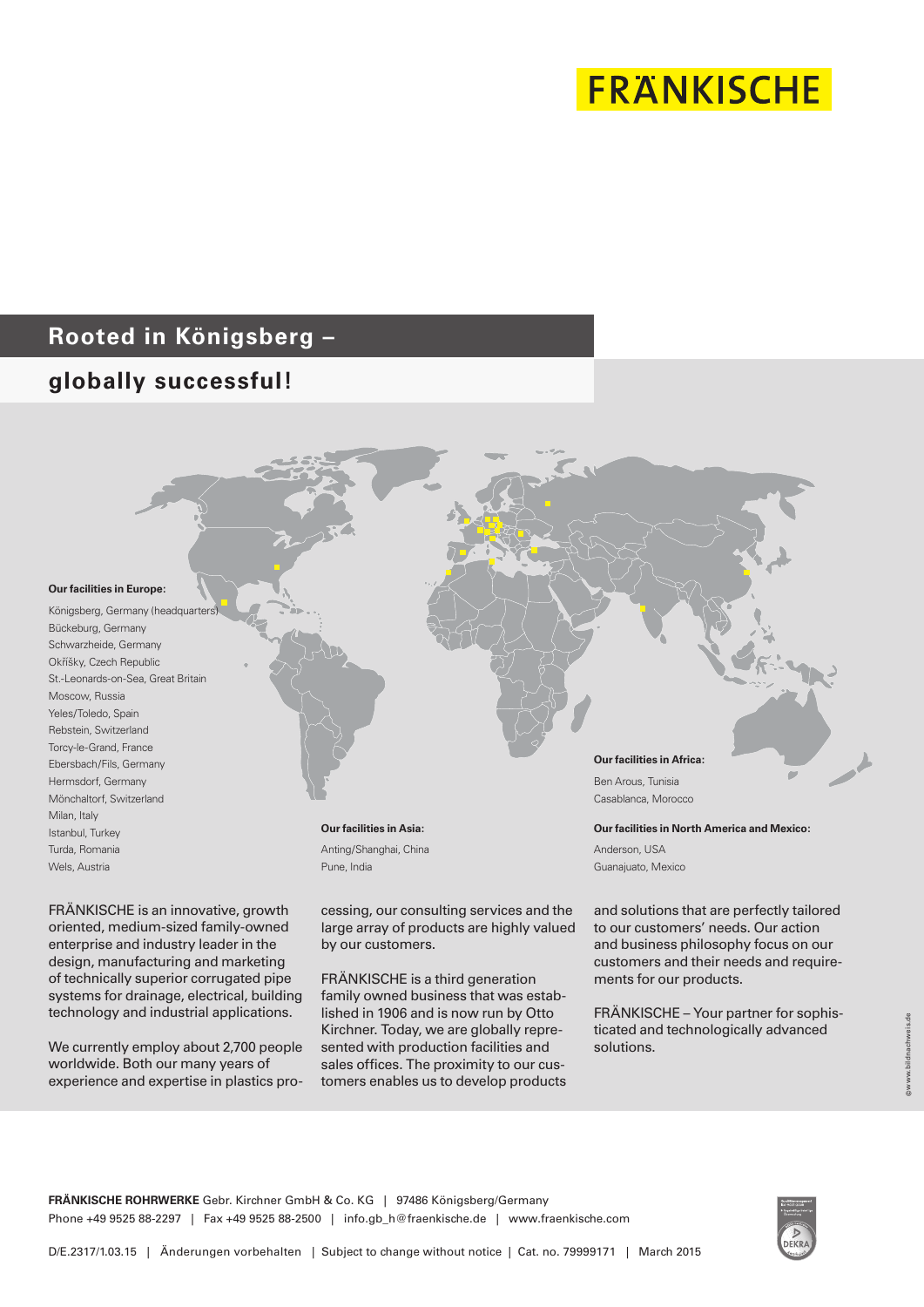# **FRANKISCHE**

# **ff-therm® ML5 PROFI**

**Das PE-X Rohr für Heizung und Trinkwasser**

**PE-X pipes for domestic water supply and heating systems**



**DRAINAGE SYSTEMS ELECTRICAL SYSTEMS BUILDING TECHNOLOGY INDUSTRIAL PRODUCTS**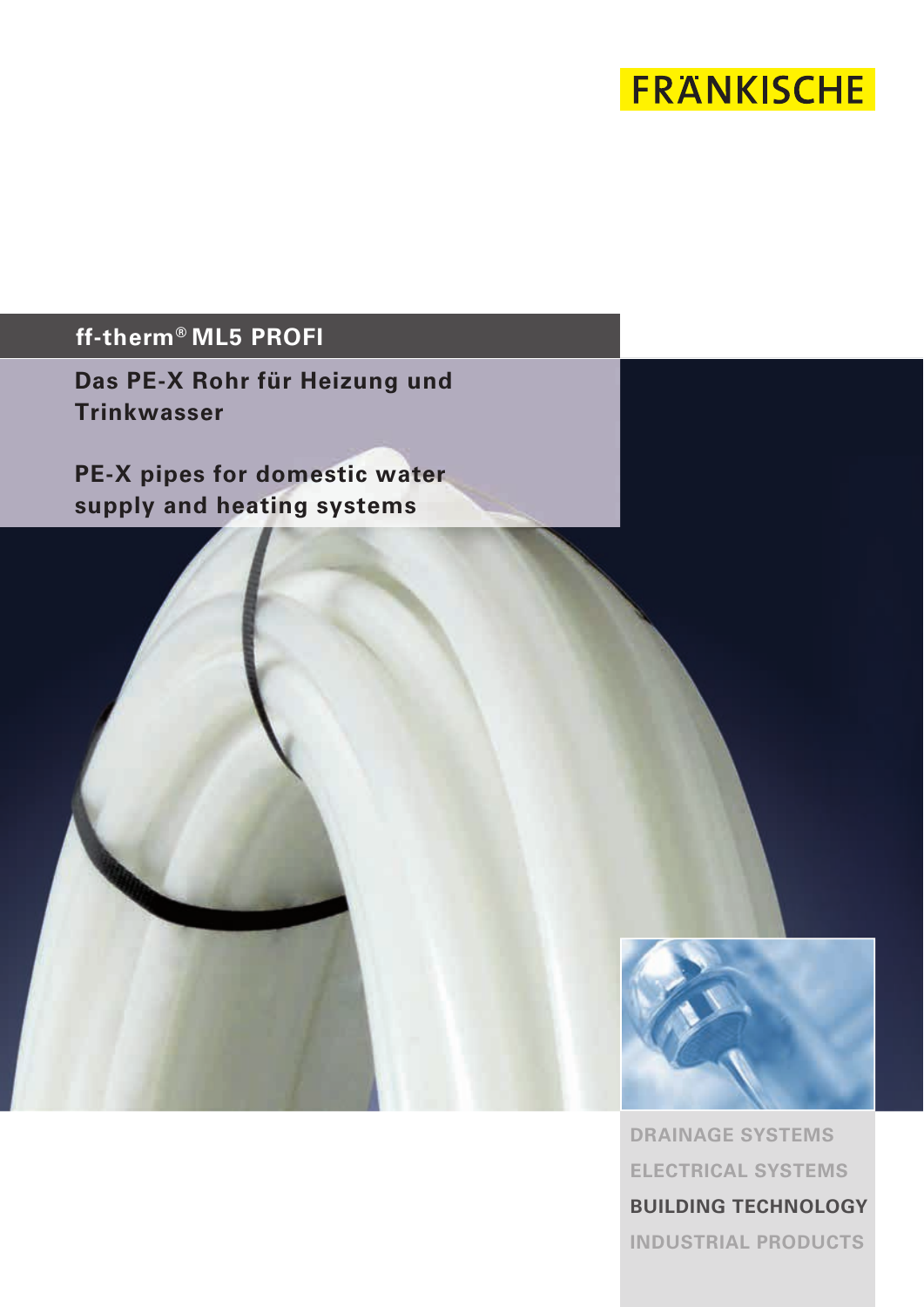

## **ff-therm® ML5 PROFI – Qualität, Flexibilität und Sicherheit**

## **Qualität und Flexibilität**

Qualität kombiniert mit Flexibilität steht für das neue ff-therm ML5 PROFI PE-X Rohr. Ob es um die Installation von Trinkwasser oder Heizung geht, fftherm ML5 PROFI ist in jedem Fall die richtige Wahl. Hochwertige Materialien – das Innen- und Außenrohr aus vernetztem Polyethylen und eine EVOH Mittelschicht als Sauerstoffsperre – sorgen für eine optimale Kombination; sowohl für die Verarbeitung als auch für absolute Sicherheit im Einsatz.

Ein umfangreiches Fittingprogramm gewährleistet in der Haustechnik eine schnelle und sichere Installation und rundet das Systemprogramm ab. Alle Systembestandteile gibt es in den Dimensionen 16 – 20 mm.

#### **Erstklassiges Material**

- hygienisch unbedenklich
- Dimensionen ff-therm ML5
- PROFI von 16 bis 20 mm

## **Kontrollierte Sicherheit**

FRÄNKISCHE legt höchsten Wert auf Sicherheit. Das werkseigene Prüflabor garantiert eine optimale Qualitätskontrolle und eine dauerhafte Funktionssicherheit. Schnelle Prüfergebnisse sind die Voraussetzung für zeitnahe Zulassungen und bestätigen die dauerhaft hohen Qualitätsstandards für eine absolute Sicherheit im Einsatz.

Selbstverständlich gibt es auf alle ff-therm ML5 PROFI Bestandteile eine 10-Jahres-Urkunde.

## **Die Vorteile**

- geringe Geräuschübertragung
- günstige Fließeigenschaften
- Korrosionsbeständigkeit
- hohe chemische Beständigkeit
- gute Verträglichkeit mit anderen Werkstoffen
- formstückarme Verlegung
- lange Lebensdauer
- Sicherheit durch Schutz der EVOH-Schicht
- höchste Widerstandsfähigkeit und Verschleißfestigkeit
- Montagefreundlichkeit
- intelligente Fittings mit 3 möglichen Presskonturen (F-TH-B)
- passend für alle alpex Pressfittings und alpex-plus Steckfittings in den Dimensionen 16x2 und 20x2 mm

#### **Wichtig speziell bei der Trinkwasserinstallation**

- hygienisch unbedenklich
- inkrustationsfrei
- max. Betriebsdruck 10 bar bei Dauerbetriebstemperatur 95 °C

#### **Wichtig speziell bei der Heizungsinstallation**

- sauerstoffdicht nach DIN 4726
- max. Betriebsdruck 10 bar bei Dauerbetriebstemperatur 95 °C